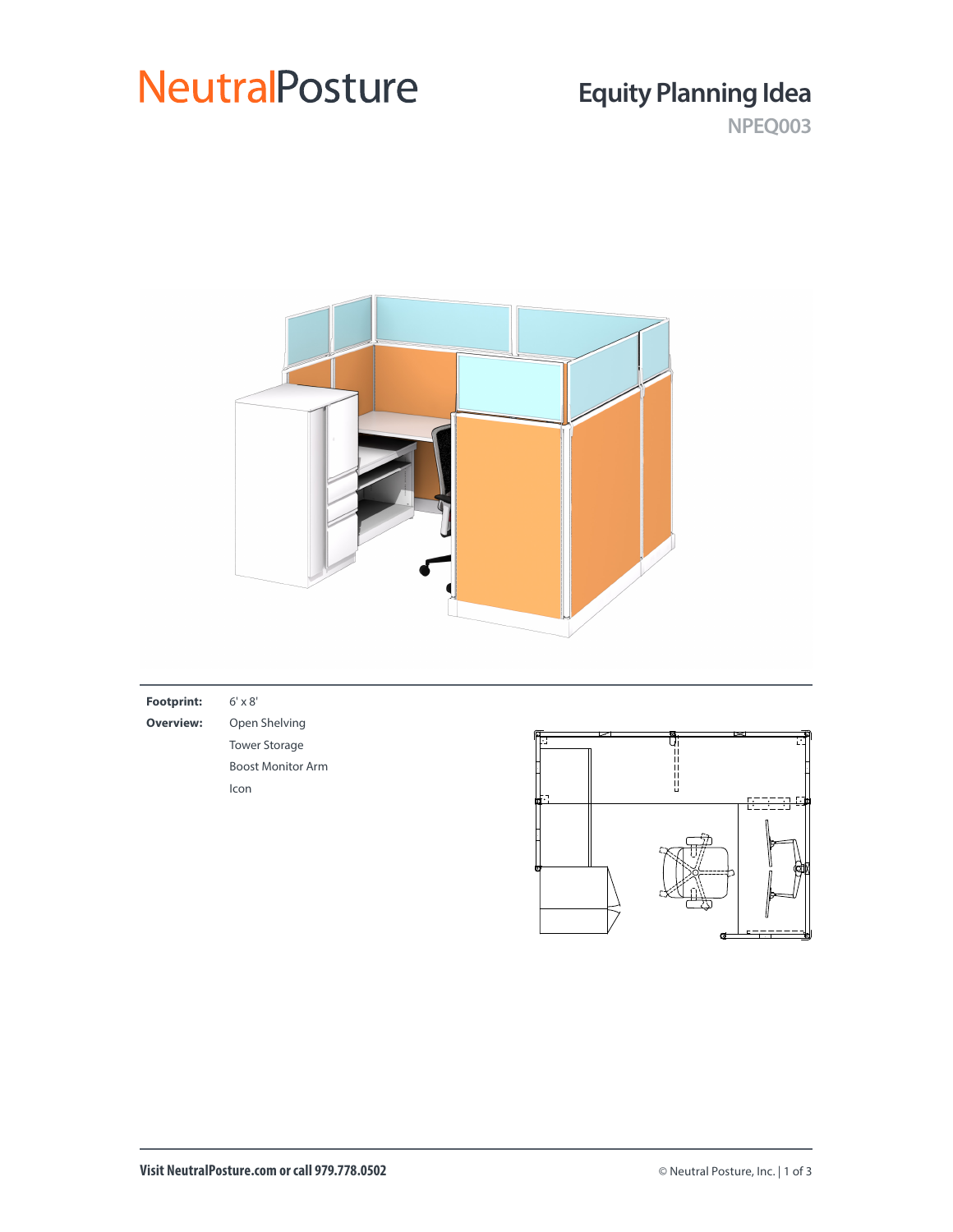# **NeutralPosture**

### **Equity Planning Idea**

**NPEQ003**

### **EQUITY**

| <b>ITEM</b>    | <b>PART DESCRIPTION</b>                                                   | <b>QTY</b>     | <b>LIST</b>      | <b>LINE TOTAL</b> |
|----------------|---------------------------------------------------------------------------|----------------|------------------|-------------------|
| $\mathbf{1}$   | Fabric Panel - Beveled Top - 24W x 49H<br><b>EP3FA2449N</b>               | 3              | \$736.00         | \$2,208.00        |
| $\overline{2}$ | Fabric Panel - Beveled Top - 30W x 49H<br><b>EP3FA3049N</b>               | $\mathbf{1}$   | \$793.00         | \$793.00          |
| 3              | Fabric Panel - Beveled Top - 48W x 49H<br><b>EP3FA4849N</b>               | 3              | \$989.00         | \$2,967.00        |
| 4              | Post Assembly - Beveled Top - End - 49H<br><b>EP3P49E</b>                 | $\overline{2}$ | \$193.00         | \$386.00          |
| 5              | Post Assembly - Beveled Top - "L" - 49H<br><b>EP3P49L</b>                 | 3              | \$175.00         | \$525.00          |
| 6              | <b>Post Assembly —</b> Beveled Top – Straight – 49H<br><b>EP3P49S</b>     | 3              | \$174.00         | \$522.00          |
| 7              | Add-On Screen $-$ 24W $\times$ 15H<br>EP3AOPG2415                         | 3              | \$815.00         | \$2,445.00        |
| 8              | Add-On Screen - 30W x 15H<br><b>EP3AOPG3015</b>                           | $\mathbf{1}$   | \$861.00         | \$861.00          |
| 9              | Add-On Screen $-48W \times 15H$<br><b>EP3AOPG4815</b>                     | 3              | \$1,110.00       | \$3,330.00        |
| 10             | <b>Worksurface</b> - Straight $-$ 48W $\times$ 24D - Scallop<br>EW14824G2 | $\mathbf{1}$   | \$540.00         | \$540.00          |
| 11             | Worksurface - Straight - 96W x 24D - Scallop<br>EW19624G2                 | $\mathbf{1}$   | \$787.00         | \$787.00          |
| 12             | <b>Cantilever - Left Hand - 20D</b><br><b>EB1C20L</b>                     | $\mathbf{1}$   | \$103.00         | \$103.00          |
| 13             | <b>Cantilever</b> - Right Hand - 20D<br><b>EB1C20R</b>                    | $\mathbf{1}$   | \$103.00         | \$103.00          |
| 14             | Splice Plate - 20"<br><b>EB1F24</b>                                       | $\mathbf{1}$   | \$51.00          | \$51.00           |
| 15             | Panel-to-Worksurface Bracket - Pair (L/R)<br><b>EB1PWSP</b>               | $\overline{2}$ | \$33.00          | \$66.00           |
|                |                                                                           |                | <b>SUB-TOTAL</b> | \$15,687.00       |

#### **STORAGE**

| <b>ITEM</b> | <b>PART DESCRIPTION</b>                                   | <b>QTY</b> | <b>LIST</b>      | <b>LINE TOTAL</b> |
|-------------|-----------------------------------------------------------|------------|------------------|-------------------|
| 16          | <b>Lateral</b> $-$ BF Shelf $-$ 42W<br><b>SLATS142</b>    |            | \$1,158.00       | \$1,158.00        |
| 17          | Tower — Left open $-46'' - BBF - J$ Pull<br>STWR4624BBFLJ |            | \$2,469.00       | \$2,469.00        |
|             |                                                           |            | <b>SUB-TOTAL</b> | \$3,627.00        |